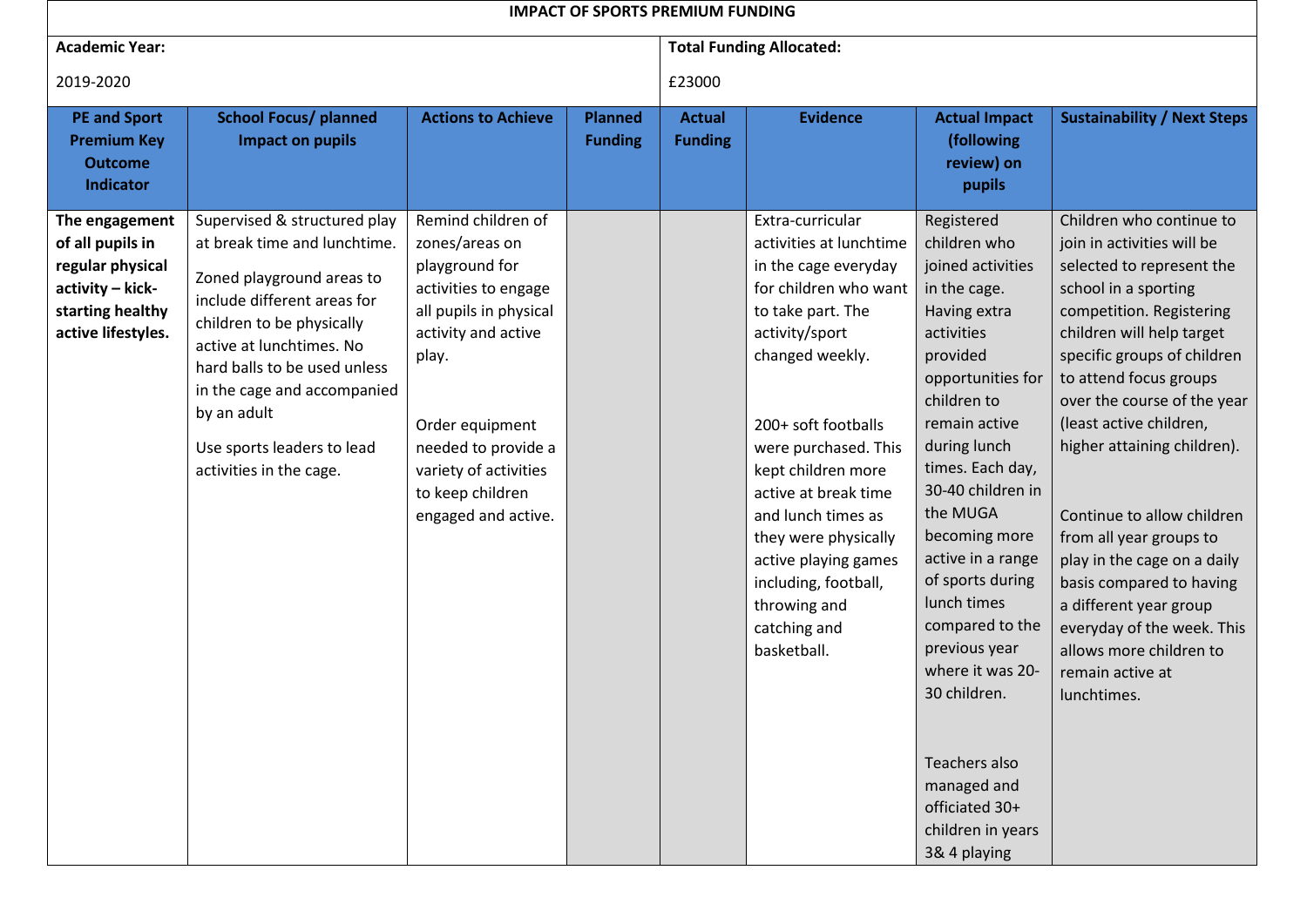|  |                                             | football                                   |                                                   |
|--|---------------------------------------------|--------------------------------------------|---------------------------------------------------|
|  |                                             | matches. This<br>reduced the               |                                                   |
|  |                                             | number of                                  | Sports leaders will                               |
|  |                                             | behaviour                                  | continue to encourage                             |
|  | Sports leaders were                         | incidents                                  | children to keep active and                       |
|  | in charge of getting                        | significantly at                           | attend extra-curricular                           |
|  | and setting up<br>equipment ready for       | lunchtimes.                                | clubs available.                                  |
|  | lunchtime activities.                       | PE leaders                                 | Sports leaders will now be                        |
|  | Sport leaders                               | supported and                              | changed on a half termly                          |
|  | explained and taught                        | carried out                                | basis, allowing more                              |
|  | children rules of                           | training for                               | children to develop their                         |
|  | different sports as                         | Sports leaders,                            | independence and                                  |
|  | well as helping                             | by end of 1 <sup>st</sup> half<br>term the | responsibility. 1-2 sports                        |
|  | manage and referee<br>the activities in the | children were                              | leaders who showed<br>fantastic skills to be kept |
|  | cage.                                       | able to run                                | on to support new sport                           |
|  |                                             | activities for                             | leaders. Sports Leadership                        |
|  |                                             | other pupils                               | programme for Sports                              |
|  |                                             | independently.                             | Leaders to officiate and                          |
|  |                                             | This allowed PE                            | lead matches in a wider                           |
|  |                                             | coaches to run                             | variety of sports.                                |
|  |                                             | 2-3 more clubs<br>on the field at          |                                                   |
|  |                                             | lunchtime                                  | Continue to signpost local                        |
|  | 112 different children                      |                                            | sports club on school                             |
|  | (17.8%) represented                         |                                            | website as well as hand                           |
|  | a sports team in a                          |                                            | out flyers from local sports                      |
|  | school sport pre                            | Middlesex                                  | clubs.                                            |
|  | COVID-19. This was                          | Cricket again                              |                                                   |
|  | an increase of 35                           | provided 6                                 |                                                   |
|  | children and is a rise                      | weeks of PE                                | Continue to use this FREE                         |
|  | of 45% from last year.                      | delivering                                 | service next year and look<br>to implement with a |
|  | 49 (%) of children                          | sessions for year                          | different year group to                           |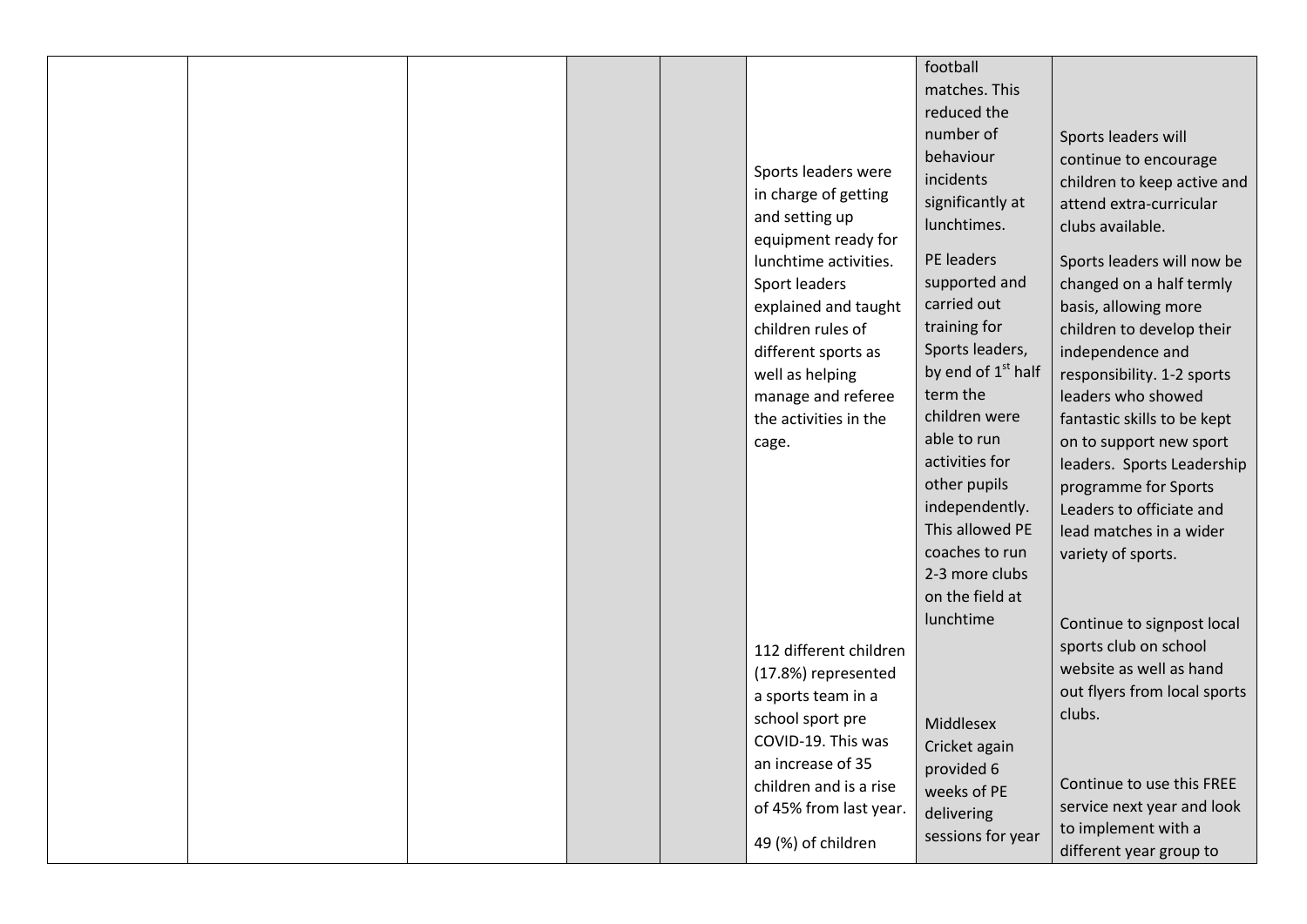|                                                                                                                              |                                                                                                                                                                                                                                                         |                                                                                                                   |       |       | from years 1-6 take<br>part in an external<br>club/team outside of<br>school. This is a 3%<br>increase from last<br>year.          | 4. As a result 3<br>children attend a<br>cricket club<br>outside of<br>school.                                                                                                                                                                            | increase % of children<br>taking part in sport outside<br>of school.                                                                                                                                                                                                                                                                                                                                                                                                                                  |
|------------------------------------------------------------------------------------------------------------------------------|---------------------------------------------------------------------------------------------------------------------------------------------------------------------------------------------------------------------------------------------------------|-------------------------------------------------------------------------------------------------------------------|-------|-------|------------------------------------------------------------------------------------------------------------------------------------|-----------------------------------------------------------------------------------------------------------------------------------------------------------------------------------------------------------------------------------------------------------|-------------------------------------------------------------------------------------------------------------------------------------------------------------------------------------------------------------------------------------------------------------------------------------------------------------------------------------------------------------------------------------------------------------------------------------------------------------------------------------------------------|
| Increased<br>confidence,<br>knowledge and<br>skills of staff<br>leading and<br>managing PE and<br>sport across the<br>school | Up-skilling and improving<br>teachers' confidence levels<br>and subject knowledge in PE<br>to be able to deliver high<br>quality and engaging PE<br>lessons in a variety of<br>subjects.<br>Staff training - inc. cost of<br>supply.<br>HEPB membership | Hiring qualified<br>sports coaches to<br>work alongside<br>staff.                                                 | £5000 | £5000 | PE CPD session on<br>differentiating, team<br>games as chosen<br>through staff voice.                                              | Staff response<br>was enthusiastic<br>and 50% used<br>the techniques<br>taught in the<br>session that<br>week in PE. 63%<br>of staff taught<br>additional PE<br>session this year<br>compared to<br>37% in the<br>previous year,<br>increasing by<br>26%. | At least 2 PE CPD sessions<br>a year to be planned for<br>staff in school (one in<br>Autumn term and one in<br>Summer term)<br>Continue to offer support<br>to new to school teachers<br>and NQTs by providing<br>lesson plans, teachers to<br>observe PE specialists in<br>delivery of PE, team<br>teaching opportunities.<br>Deliver 2 separate CPD<br>inset sessions for EYFS/<br>KS1 and KS2 with the main<br>focus being differentiation,<br>making it more specific for<br>relevant key stages. |
| <b>Increased pupil</b><br>participation in<br>physical activity.<br><b>Enhanced and</b><br>inclusive<br>extracurricular      | A variety of extracurricular<br>clubs to engage all pupils in<br>physical activity.<br>Setting up and running<br>additional sport after school<br>and lunch clubs that will                                                                             | Provide a broad<br>range of<br>extracurricular clubs<br>for all year groups<br>that change<br>throughout the year | £1500 | £1500 | 411 children (58.9%)<br>in total attended a<br>sports after school<br>club during autumn<br>and spring terms<br>compared to 297 at | A range of extra<br>curricular clubs<br>was made<br>available to<br>children<br>including:                                                                                                                                                                | After School club provision<br>still remains a challenge,<br>as pupils prefer<br>football/dodge ball. We<br>will continue to offer a<br>number of sports at                                                                                                                                                                                                                                                                                                                                           |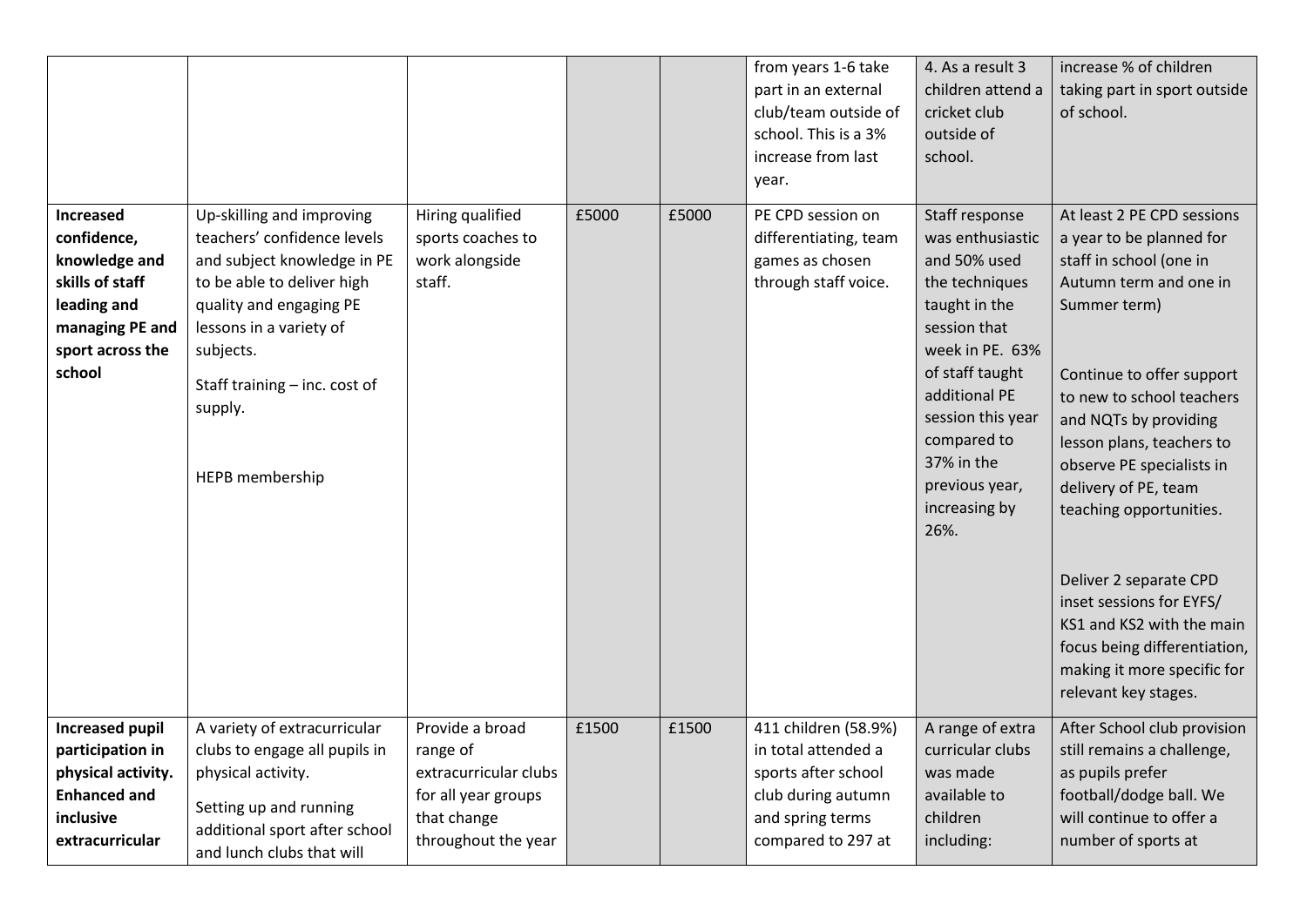| provision. | engage and inspire children   | from a variety of |  | the same point last     | Football, Dodge    | lunchtimes on a weekly      |
|------------|-------------------------------|-------------------|--|-------------------------|--------------------|-----------------------------|
|            | to be more physically active. | providers.        |  | year.                   | ball, multi sports | basis to increase interest  |
|            |                               |                   |  |                         | and Karate. This   | in different sports.        |
|            |                               |                   |  | Of those 421            | provided           |                             |
|            |                               |                   |  | children, 198 (47%)     | children with      |                             |
|            |                               |                   |  | different children      | more               |                             |
|            |                               |                   |  | attended extra          | opportunities      |                             |
|            |                               |                   |  | curricular clubs so far | and increased      |                             |
|            |                               |                   |  | this year compared to   | participation.     |                             |
|            |                               |                   |  | 182 children (28.9%)    |                    |                             |
|            |                               |                   |  | last year.              | The karate club    | Due to the popularity of    |
|            |                               |                   |  |                         | created            | karate club, it is going to |
|            |                               |                   |  |                         | pathways for 10    | continue into the next      |
|            |                               |                   |  |                         | children to        | academic year. This will    |
|            |                               |                   |  |                         | attend karate      | help children to excel in   |
|            |                               |                   |  |                         | clubs outside of   | karate clubs outside of     |
|            |                               |                   |  |                         | school.            | school and help with        |
|            |                               |                   |  |                         |                    | gradings.                   |
|            |                               |                   |  |                         |                    |                             |
|            |                               |                   |  |                         | The year 6 boys'   |                             |
|            |                               |                   |  |                         | football club      | Organise some friendly      |
|            |                               |                   |  |                         | allowed children   | games against other         |
|            |                               |                   |  |                         | to represent and   | schools so the children     |
|            |                               |                   |  |                         | play for the       | continue to develop skills  |
|            |                               |                   |  |                         | school against     | in a competitive format     |
|            |                               |                   |  |                         | other local        | over the course of the      |
|            |                               |                   |  |                         | primary schools.   | year.                       |
|            |                               |                   |  |                         | 25 children        |                             |
|            |                               |                   |  |                         | represented the    |                             |
|            |                               |                   |  |                         | football team,     |                             |
|            |                               |                   |  | Clubs were available    | this is 5 more     |                             |
|            |                               |                   |  | for all pupils every    | children than      |                             |
|            |                               |                   |  | day after school.       | last year.         |                             |
|            |                               |                   |  | There were often two    |                    |                             |
|            |                               |                   |  | clubs being run each    |                    | Continue to offer           |
|            |                               |                   |  |                         | Increased          | additional clubs, such as   |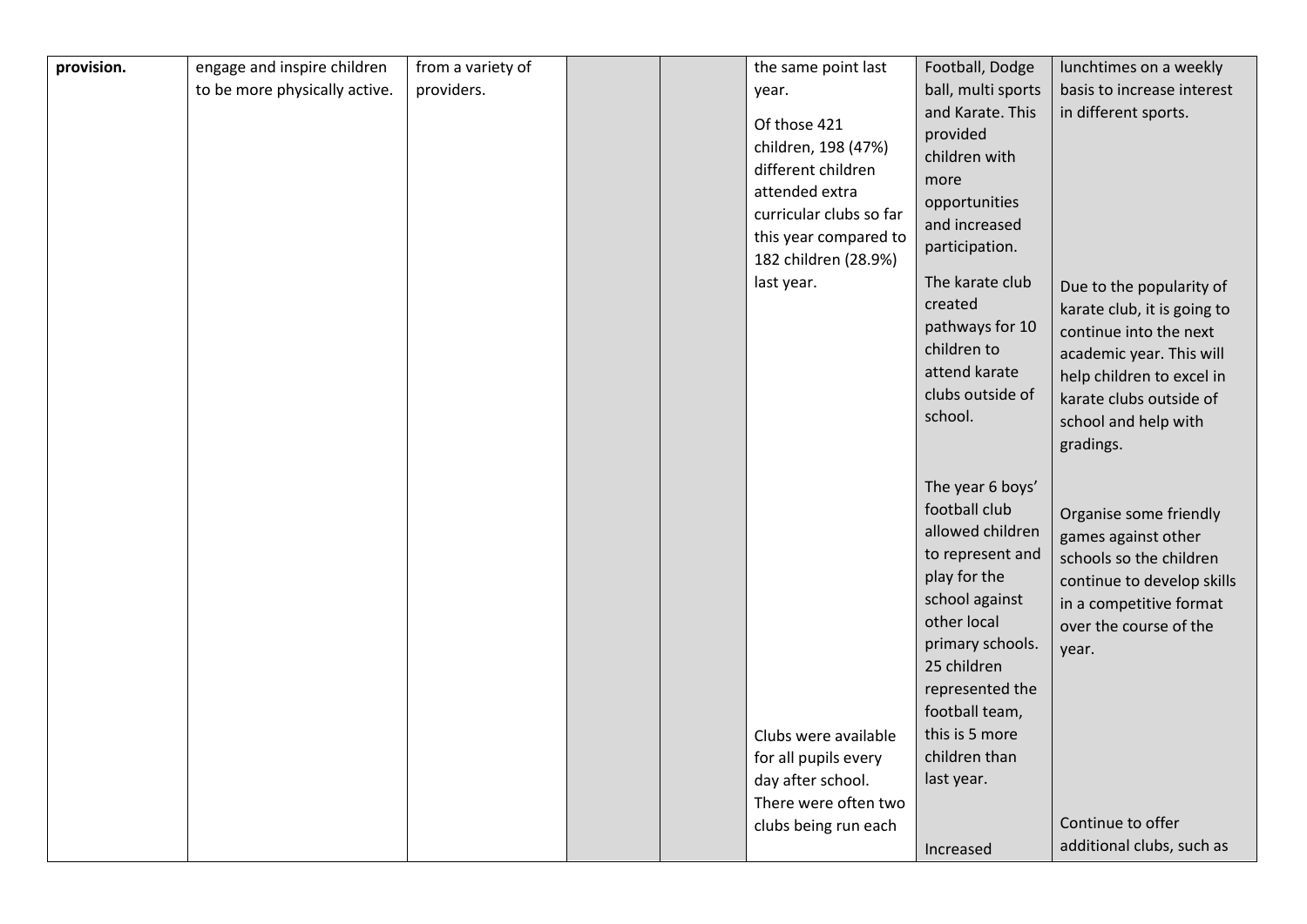|  |  | day.                  | numbers from       | street dance to all year     |
|--|--|-----------------------|--------------------|------------------------------|
|  |  |                       | previous year.     | groups and girls football to |
|  |  |                       |                    | increase engagement from     |
|  |  |                       |                    | girls throughout the         |
|  |  |                       | There was a        | school.                      |
|  |  |                       | 7.9% increase      |                              |
|  |  |                       | from last year in  |                              |
|  |  |                       | children           |                              |
|  |  |                       | attending extra-   |                              |
|  |  |                       | curricular clubs.  |                              |
|  |  |                       |                    |                              |
|  |  |                       | There was also     |                              |
|  |  |                       | an increase in     |                              |
|  |  |                       | children           |                              |
|  |  |                       | attending clubs    |                              |
|  |  |                       | in the autumn      |                              |
|  |  |                       | term (192          |                              |
|  |  |                       | children)          |                              |
|  |  |                       | compared to the    |                              |
|  |  |                       | spring term (208   |                              |
|  |  |                       | children). This is |                              |
|  |  |                       | up 18.18% with     |                              |
|  |  |                       | 176 children       |                              |
|  |  |                       | attending clubs    |                              |
|  |  |                       | in the spring      |                              |
|  |  | Introduced breakfast  | term last year.    | Although the breakfast       |
|  |  | club to encourage     |                    | club provision remained a    |
|  |  | children to become    | Only a small       | challenge we will continue   |
|  |  | active before school. | number of          | to offer children this club. |
|  |  |                       | children signed    | To increase numbers we       |
|  |  |                       | up for breakfast   | will talk about clubs in     |
|  |  |                       | club (14 children  | assemblies, classroom and    |
|  |  |                       | per week).         | promote via flyers around    |
|  |  |                       |                    | the school.                  |
|  |  |                       |                    |                              |
|  |  |                       |                    |                              |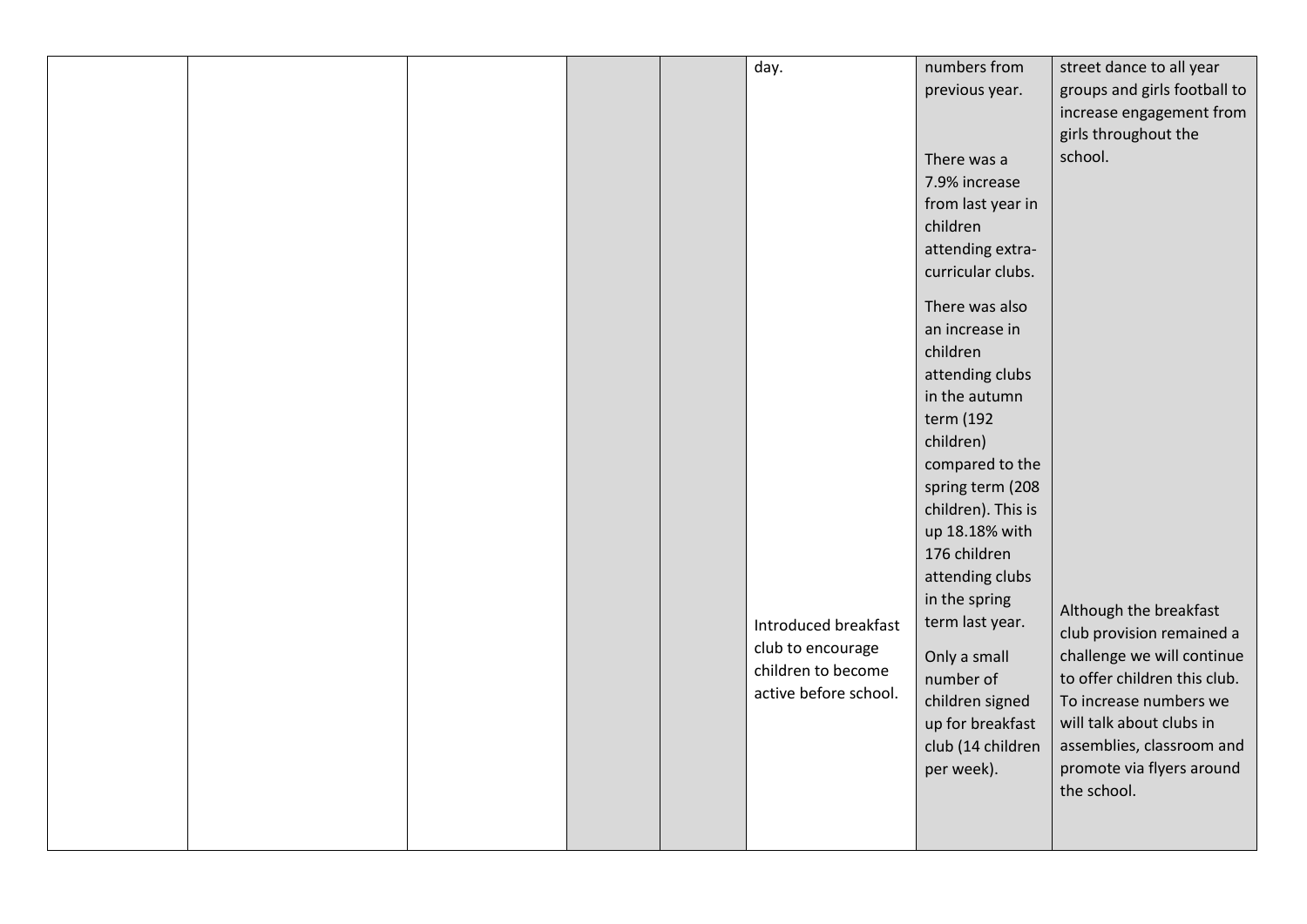| Increased                                                                          | Various focus                                                                                                                                                                                                                                                                                | PSD to deliver                                                                                                                               | £7800.00 | £7800    | Intervention sessions                                                                                                                                                                                                                              | Out of 147                                                                                                                                                                         | Target Reception pupils to                                                                                                                                                                                                                                           |
|------------------------------------------------------------------------------------|----------------------------------------------------------------------------------------------------------------------------------------------------------------------------------------------------------------------------------------------------------------------------------------------|----------------------------------------------------------------------------------------------------------------------------------------------|----------|----------|----------------------------------------------------------------------------------------------------------------------------------------------------------------------------------------------------------------------------------------------------|------------------------------------------------------------------------------------------------------------------------------------------------------------------------------------|----------------------------------------------------------------------------------------------------------------------------------------------------------------------------------------------------------------------------------------------------------------------|
| opportunity for                                                                    | groups/intervention                                                                                                                                                                                                                                                                          | appropriate                                                                                                                                  |          |          | were also set up and                                                                                                                                                                                                                               | children (KS2)                                                                                                                                                                     | become more active and                                                                                                                                                                                                                                               |
| targeted groups                                                                    | strategies implemented                                                                                                                                                                                                                                                                       | sessions for the                                                                                                                             |          |          | organised for PE                                                                                                                                                                                                                                   | targeted, 58                                                                                                                                                                       | attend focus groups next                                                                                                                                                                                                                                             |
| of pupils to                                                                       | throughout the year.                                                                                                                                                                                                                                                                         | following focus                                                                                                                              |          |          | coach to support                                                                                                                                                                                                                                   | (39.5%) of those                                                                                                                                                                   | year to good fitness habits                                                                                                                                                                                                                                          |
| improve sporting<br>skills &<br>knowledge.                                         | Highlight children considered<br>to be 'inactive' through our<br>activity register and offer<br>them a free place at our<br>Change for Life C4L, well-<br>being and development<br>group afternoon session.<br>Training opportunities for<br>school teams lead by sports<br>coaches to enter | groups throughout<br>the year:<br>Lower attaining<br>groups<br>Higher attaining<br>groups<br><b>SEN</b><br><b>Inactive Children</b><br>(C4L) |          |          | those children with<br>specific needs, from<br>autumn term to<br>summer term (Y1-Y6).<br>Children with physical<br>disabilities and<br>inactive children were<br>highlighted and were<br>given a chance to<br>participate in extra PE<br>sessions. | went on to<br>attend an ASC in<br>at least 1 sport<br>in the autumn<br>and spring<br>terms. We also<br>had a PD child<br>attend an extra<br>curricular club<br>for the first time. | and increase participation.<br>Continue to promote extra<br>curricular clubs and<br>provide children with<br>pathways into sport<br>outside of school for those<br>who were identified.                                                                              |
|                                                                                    | competitions.                                                                                                                                                                                                                                                                                | PD children                                                                                                                                  |          |          | More able children<br>were also targeted so<br>they continue to<br>develop in PE and<br>Sport.                                                                                                                                                     | Impact too early<br>to tell of those<br>higher attaining<br>groups attending<br>extra curricular<br>clubs.                                                                         | Children to complete a<br>questionnaire at the<br>beginning and end of the<br>extra PE sessions to help<br>measure impact. From this<br>we can calculate what<br>areas children improved<br>in, if they enjoyed PE more<br>as a result of the extra<br>sessions etc. |
| Improved<br>standards help<br>prepare children<br>for inter-school<br>competition. | Increased participation in<br>HSIP sports package and<br>other sporting events,<br>tournaments and<br>competitions throughout the<br>year.                                                                                                                                                   | Membership to the<br><b>HSIP</b> sports<br>package.<br>PSD to train and<br>manage school<br>teams prior to and                               | £1000.00 | £1000.00 | We attended 10<br>sporting competitions<br>this year compared to<br>8 at the same point<br>last year. We also<br>entered two new<br>sporting competitions                                                                                          | Competitions<br>attended 2019-<br>2020: Football,<br>basketball,<br>cricket, athletics,<br>hockey, dance<br>showcase, KS1                                                          | Children will continue to<br>be provided with the<br>chance to attend a number<br>of competitions. We will<br>attempt to attend another<br>1-2 competitions we<br>haven't previously                                                                                 |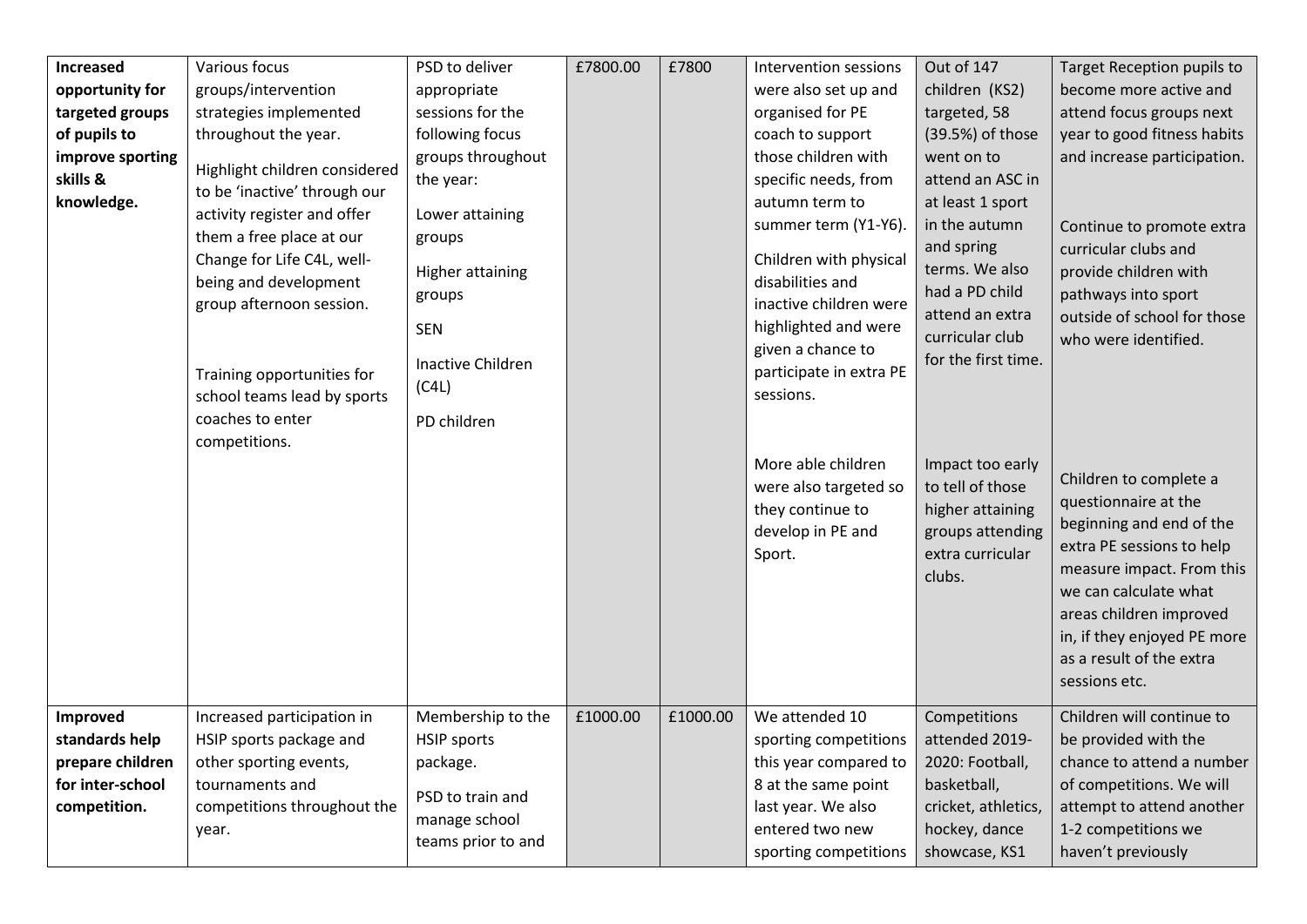|                                                                                                              | A proportion of the P.E.<br>Sports Coach salary to train<br>children for competitions on<br>a weekly basis.<br>Participating in Harrow inter-<br>school competitions<br>(including Kit, supply costs<br>and Transport) | during any sporting<br>events during<br>lunchtimes,<br>afternoon focus<br>groups.                              |                                                     |          | from last year<br>including: Indoor<br>athletics and Y6 Girls<br>Football. This allowed<br>112 children an<br>opportunity to<br>represent the school<br>compared to last<br>years 77 children.<br>This year 35 more<br>children attending<br>competitions<br>resulting in a 45%<br>increase. | festival, KS1<br>multi sports, tag<br>rugby, quad kids,<br>borough sports.<br>Leaders trained<br>the children to<br>ensure they<br>were fully aware<br>of the rules and<br>tactics of<br>competition to<br>give them the<br>best chance for<br>success. | participated in, potentially<br>tennis and cross-country.<br>Additional training will be<br>provided at lunch times to<br>ensure children are more<br>prepared for competitions. |
|--------------------------------------------------------------------------------------------------------------|------------------------------------------------------------------------------------------------------------------------------------------------------------------------------------------------------------------------|----------------------------------------------------------------------------------------------------------------|-----------------------------------------------------|----------|----------------------------------------------------------------------------------------------------------------------------------------------------------------------------------------------------------------------------------------------------------------------------------------------|---------------------------------------------------------------------------------------------------------------------------------------------------------------------------------------------------------------------------------------------------------|----------------------------------------------------------------------------------------------------------------------------------------------------------------------------------|
|                                                                                                              |                                                                                                                                                                                                                        |                                                                                                                |                                                     |          | At the start of the<br>year, specific children<br>trained to be<br>prepared for<br>upcoming<br>competitions.<br>Transport was<br>provided to help the<br>teams get to and<br>from the venue for<br>every event.                                                                              | Success of each<br>individual<br>tournament are<br>found on the<br>school website.                                                                                                                                                                      |                                                                                                                                                                                  |
| Raise the profile<br>of PE & Sport<br>throughout the<br>school as a tool<br>for whole school<br>improvement. | Further enhancing quality<br>first teaching for the subject<br>leader for PE/Sports (cost of<br>supply) and support for<br>school games award<br>application.                                                          | PE lead and PSD to<br>apply assess criteria<br>for kite mark and<br>complete<br>application in<br>summer term. | £1000.00<br>(Cover<br>costs to<br>release<br>staff) | £1000.00 | Awarded Gold in the<br>School Games Mark.                                                                                                                                                                                                                                                    | <b>CPD</b> courses<br>were made<br>available to PE<br>lead throughout<br>the academic<br>year.                                                                                                                                                          | Continue to maintain gold<br>standards. Aim to achieve<br>platinum within 2 years.                                                                                               |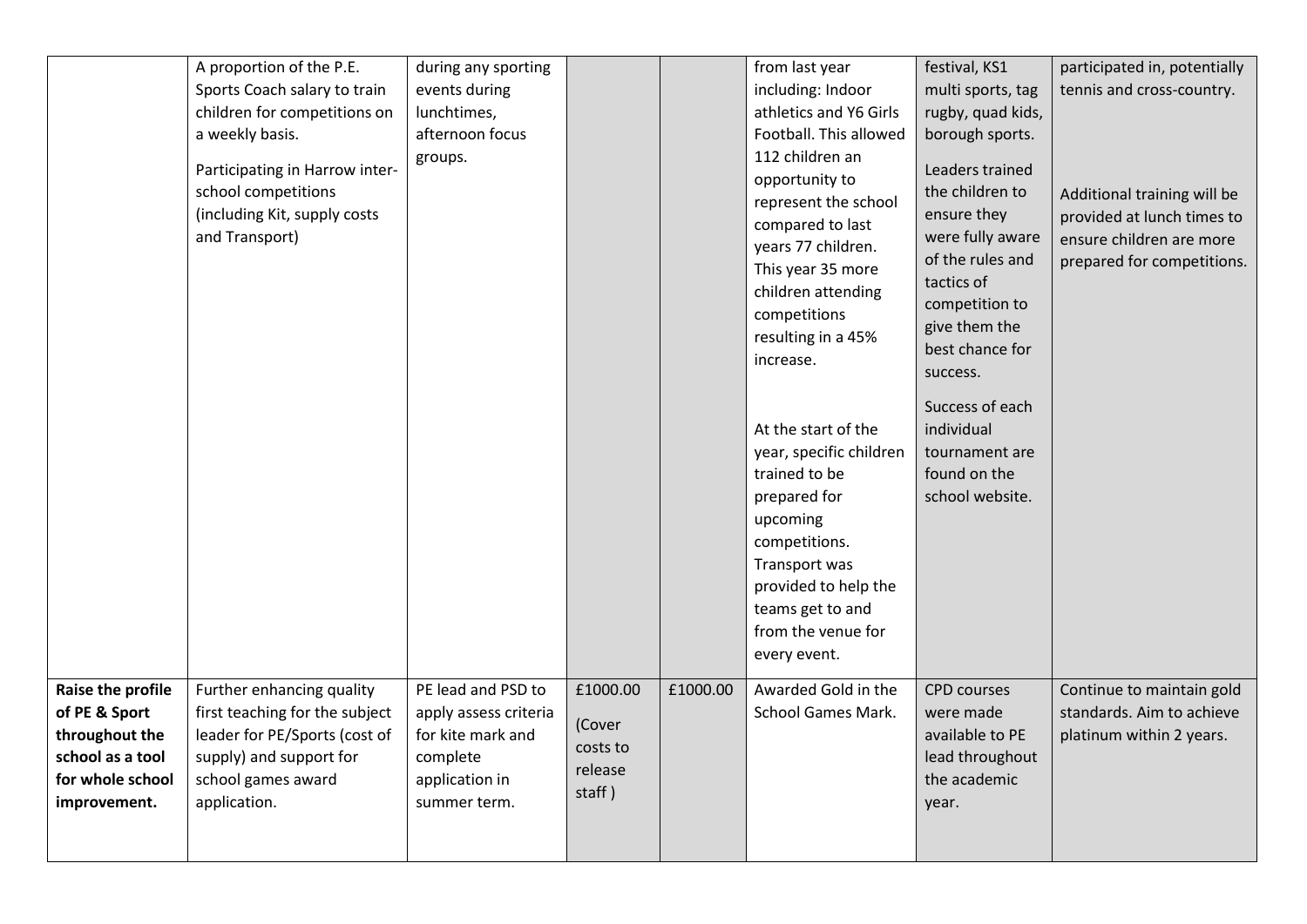| Provide children | Increase the amount of        | PSD and sports         | £1000.00 | £1000.00 | We increased the      | List below of     | Continue the number of       |
|------------------|-------------------------------|------------------------|----------|----------|-----------------------|-------------------|------------------------------|
| with             | intra-school competitions for | leaders to plan,       |          |          | number of intra-      | intra-school      | intra-school competitions,   |
| opportunities to | pupils. Using the house       | deliver and review     |          |          | school competitions   | competitions:     | allowing each year group     |
| understand how   | system to help create house   | an intra-school        |          |          | across the whole      | Year 1 and 2 -    | to participate in at least 2 |
| healthy          | identity, develop             | competition every      |          |          | school from the       | mini Olympics     | sports. Introduce 1-2 new    |
| competition can  | collaborative learning and    | term in a variety of   |          |          | previous year. We     | Year 1 & 2        | sports for each year group   |
| be a positive    | improve team work.            | sports and activities. |          |          | used the schools      | Football          | e.g. volleyball/tennis.      |
| aspect of school |                               |                        |          |          | golden values to      |                   | Sports leaders could         |
| life.            |                               |                        |          |          | highlight the         | Year 3 and $4-$   | arrange a sports             |
|                  |                               | Pupil voice-children   |          |          | importance of these   | tag rugby         | achievement assembly to      |
|                  |                               | to have a say in       |          |          | through sport. Sports | Year 3 and $4-$   | promote the success of       |
|                  |                               | what intra-school      |          |          | leaders helped run    |                   | intra-school competitions.   |
|                  |                               | competition they       |          |          | the intra-school      | hockey            |                              |
|                  |                               | would like to          |          |          | competitions by       | Year 3 and $4-$   | Pupil voice to be used       |
|                  |                               | participate in         |          |          | identifying children  | dodgeball         | more in the next academic    |
|                  |                               |                        |          |          | who displayed the     |                   | year so children can vote    |
|                  |                               |                        |          |          | golden values. Sports | Year 5 and $6-$   | for what intra-school        |
|                  |                               |                        |          |          | leaders also worked   | basketball        | competitions they will take  |
|                  |                               |                        |          |          | alongside PE lead to  | Year 5 & 6-       | part in.                     |
|                  |                               |                        |          |          | referee games as well | Handball          |                              |
|                  |                               |                        |          |          | as collate scores.    |                   |                              |
|                  |                               |                        |          |          | A pupil survey        | Year $5 -$        |                              |
|                  |                               |                        |          |          | completed at the end  | rounders          |                              |
|                  |                               |                        |          |          | of the year           | Year $6-$         |                              |
|                  |                               |                        |          |          | highlighted that      | handball          |                              |
|                  |                               |                        |          |          | 95.92% of children    |                   |                              |
|                  |                               |                        |          |          | enjoyed PE at school  | Year 6- Football  |                              |
|                  |                               |                        |          |          | and 80.27% said they  | Year 6 - Cricket  |                              |
|                  |                               |                        |          |          | felt they were being  |                   |                              |
|                  |                               |                        |          |          | challenged in PE      | KS1 and KS2       |                              |
|                  |                               |                        |          |          | sessions (4% increase | sports days       |                              |
|                  |                               |                        |          |          | from last year).      | Certificates were |                              |
|                  |                               |                        |          |          |                       | given to those    |                              |
|                  |                               |                        |          |          |                       | children who      |                              |
|                  |                               |                        |          |          |                       | displayed any of  |                              |
|                  |                               |                        |          |          |                       |                   |                              |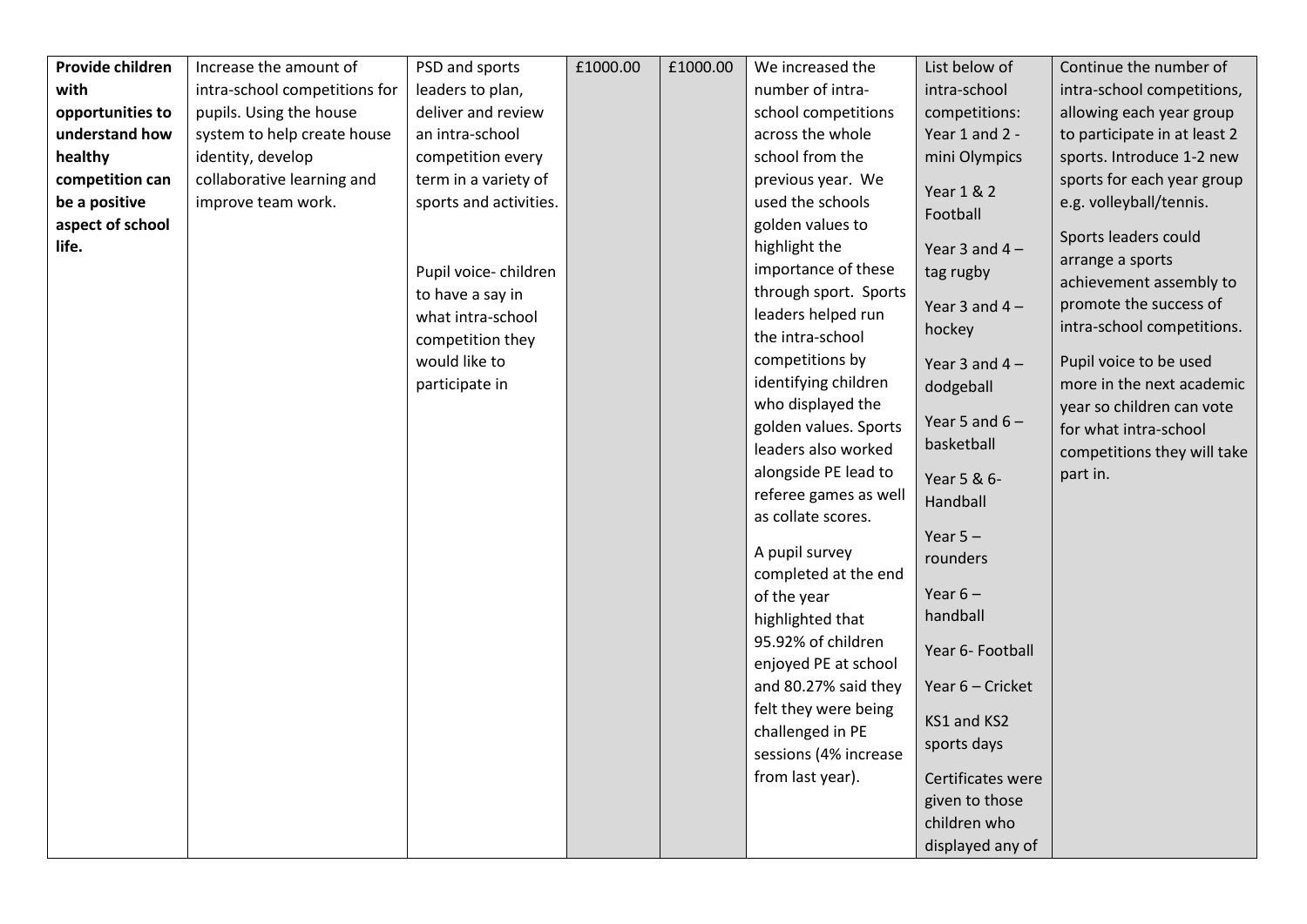|                                                                     |                                                                                                                                                                                                                                                                                                                             |                                                                                                                                                                                                                                                                             |      |                                                                              |                                                                                                                                                                                                                                                                                                                                                                                                                                                                                                                                                                                                                                                          | the golden<br>values during<br>competitions.                                                                                                                                          |                                                                                                                                                                                                                                                                                                                                                                                                                                                                                                                                                                                                         |
|---------------------------------------------------------------------|-----------------------------------------------------------------------------------------------------------------------------------------------------------------------------------------------------------------------------------------------------------------------------------------------------------------------------|-----------------------------------------------------------------------------------------------------------------------------------------------------------------------------------------------------------------------------------------------------------------------------|------|------------------------------------------------------------------------------|----------------------------------------------------------------------------------------------------------------------------------------------------------------------------------------------------------------------------------------------------------------------------------------------------------------------------------------------------------------------------------------------------------------------------------------------------------------------------------------------------------------------------------------------------------------------------------------------------------------------------------------------------------|---------------------------------------------------------------------------------------------------------------------------------------------------------------------------------------|---------------------------------------------------------------------------------------------------------------------------------------------------------------------------------------------------------------------------------------------------------------------------------------------------------------------------------------------------------------------------------------------------------------------------------------------------------------------------------------------------------------------------------------------------------------------------------------------------------|
| <b>Increase Young</b><br>Leadership<br>opportunities for<br>pupils. | Provide increased<br>opportunities for pupils to<br>develop their leadership<br>skills by planning, delivering<br>and reviewing events.<br>Develop the "School Games<br>Crew" (Sports leaders/Sports<br>council) to provide children<br>with the opportunity to<br>voice their ideas about PE &<br>Sport within the school. | PSD & PE lead to<br>select a School<br>Games Crew/ Sports<br>Ambassadors to<br>lead intra-school<br>competitions,<br>events and<br>tournaments.<br>Young Leaders to<br>support with Sports<br>Day and meet on a<br>regular basis to<br>discuss PE & Sport<br>in the school. | £600 | £600<br>Cover<br>costs for<br>staff to<br>attend<br>events<br>with<br>pupils | We had 10 more<br>sports leaders this<br>year compared to last<br>due to changing them<br>more frequently. This<br>allowed more<br>children to develop<br>leadership qualities<br>as well as help class<br>teachers in delivery of<br>PE lessons (led warm<br>up).<br>Children met twice a<br>year to discuss what<br>was going well, things<br>to improve on and<br>how to make<br>lunchtimes more<br>active. 3 sport leader-<br>training sessions<br>throughout the year<br>to train new children,<br>provide new ideas<br>etc.<br>15 children from Year<br>5 & 6 were selected<br>to support with intra<br>sports competitions<br>and were trained to | See previous<br>column - more<br>children<br>involved than<br>before in leading<br>aspects of PE in<br>school.<br>See sport leader<br>testimonials as<br>to what they<br>have learnt. | Sports leaders will now<br>change half termly, in<br>order to give increased<br>opportunities for pupils to<br>develop leadership skills.<br>Some sports leaders will<br>stay the same to train new<br>children and increase their<br>confidence and delivery.<br>Children will meet with PE<br>lead twice a term to<br>review PE and activities in<br>the playground. Introduce<br>sports leaders of the<br>month to keep motivated<br>and highlight their good<br>work in assemblies.<br>Years 5 and 6 will continue<br>to help and support in<br>sports days as it was very<br>successful last year. |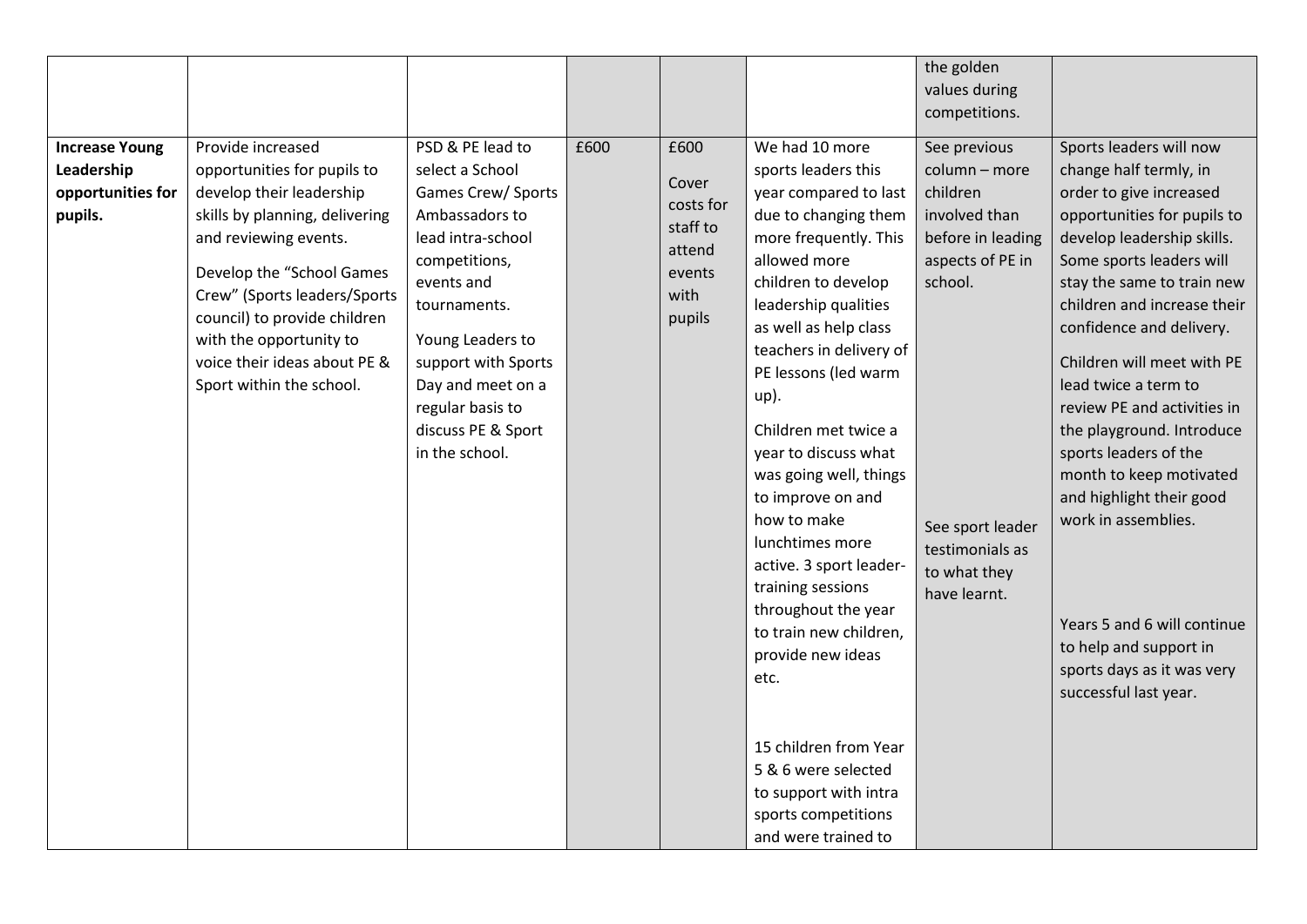|                                                                                                                                             |                                                                                                                                                                                     |                                                                                                               |         |         | run specific stations<br>(5 more than last<br>year). This allowed<br>them to develop their<br>confidence and<br>leadership skills as<br>well as allowing them<br>to become more<br>independent.                                                                                                                                                     |                                                                                                                                                     |                                                                                                                                                                                                                                |
|---------------------------------------------------------------------------------------------------------------------------------------------|-------------------------------------------------------------------------------------------------------------------------------------------------------------------------------------|---------------------------------------------------------------------------------------------------------------|---------|---------|-----------------------------------------------------------------------------------------------------------------------------------------------------------------------------------------------------------------------------------------------------------------------------------------------------------------------------------------------------|-----------------------------------------------------------------------------------------------------------------------------------------------------|--------------------------------------------------------------------------------------------------------------------------------------------------------------------------------------------------------------------------------|
| <b>Transport and</b><br>school team<br>plan.                                                                                                | Use funding to transport and<br>prepare school teams for<br>competitions/festival/events<br>to increase percentage of<br>children representing the<br>school in interschool events. | Participating in<br>Harrow inter-school<br>competitions<br>(including Kit,<br>supply costs and<br>Transport). | £2,500  | £2,500  | Funding was used for<br>transportation from<br>school to the venues.<br>We entered 10<br>competitions pre<br>COVID-19, 2 more<br>competitions than<br>this time last year.<br>This allowed for more<br>children to be given a<br>chance to represent<br>the school.<br>We entered 3 'B'<br>teams and 1 'C' team<br>to sporting events<br>this year. | 35 more children<br>were active as<br>more<br>opportunities<br>were provided.<br>We entered 2<br>more<br>competitions<br>than the<br>previous year. | Look into increasing<br>amount of opportunities<br>provided to young children<br>by entering more<br>competitions. We are<br>hoping to enter more than<br>1 team to specific events<br>to obtain Gold in School<br>Games Mark. |
| <b>Ensure high</b><br>standards are<br>being<br>maintained and<br>all policies are<br>up to date and in<br>line with current<br>guidelines. | Membership to the AfPE for<br>the 2019-2020 academic<br>year.                                                                                                                       | Stay updated with<br>new initiatives and<br>guidance from the<br>AfPE.                                        | £143.00 | £143.00 |                                                                                                                                                                                                                                                                                                                                                     | Continue to pay<br>membership                                                                                                                       |                                                                                                                                                                                                                                |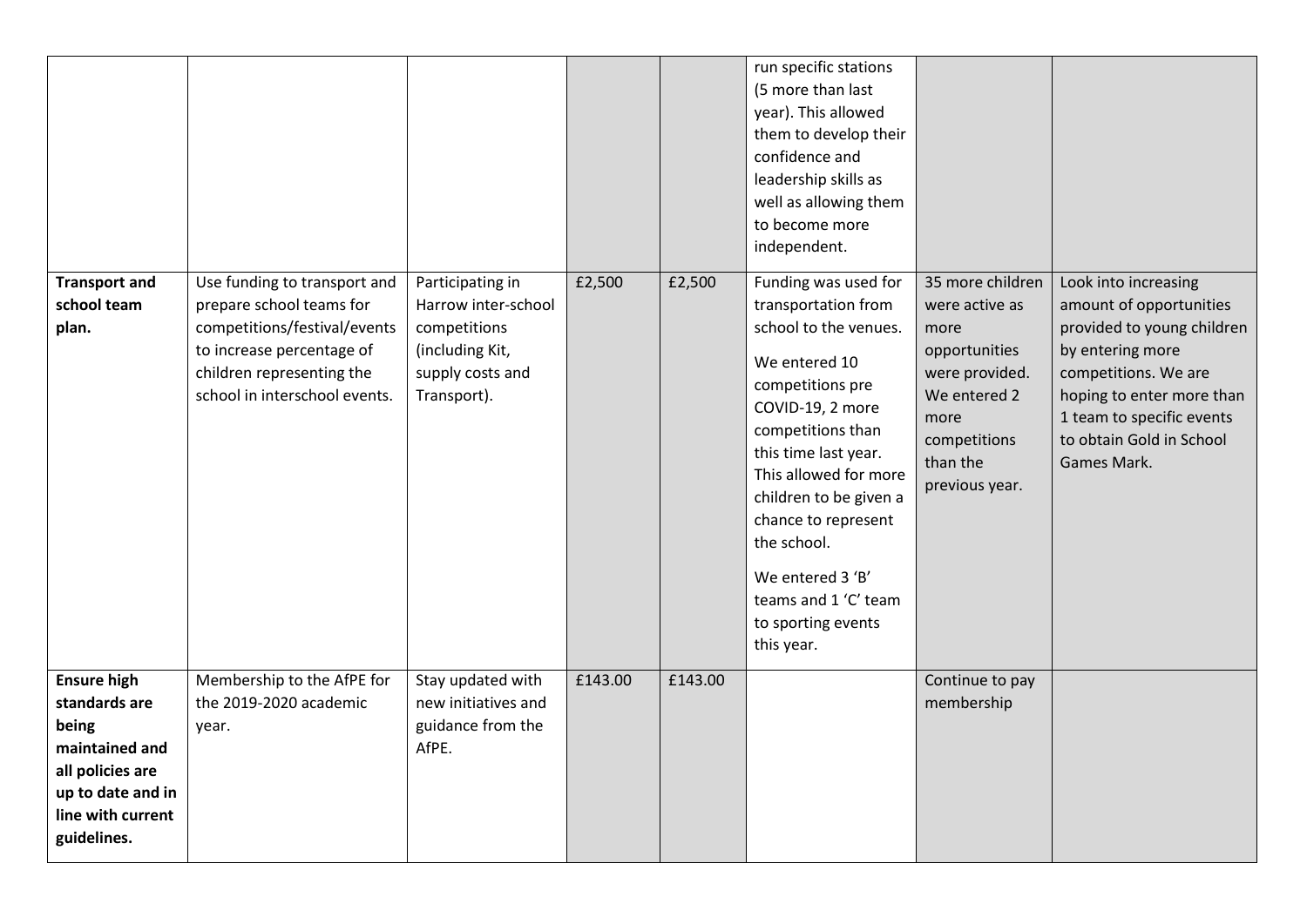| Improve PE &<br><b>Sport resources</b><br>in the school to<br>allow high<br>quality<br>lessons/sessions<br>to be delivered.            | Order a comprehensive list<br>of quality sports resources<br>that will enable all pupils to<br>have access to equipment<br>and increase skills,<br>knowledge and<br>understanding.<br>Including specialised items<br>for delivery to pupils with<br>special needs. | PSD & PE lead to<br>complete a full<br>audit of PE<br>equipment and<br>produce a list of all<br>equipment<br>required.                                                                                 | *from<br>school PE<br>curriculum<br>budget |    | Audit was completed<br>to ensure there was<br>enough equipment<br>for whole school.<br>Teacher provided the<br>school with 30 free<br>footballs through<br>Unicef. These<br>footballs were used in<br>PE lessons as well as<br>extra curricular clubs. | Having sufficient<br>equipment<br>enabled<br>teachers to<br>deliver high<br>quality PE<br>teaching in line<br>with the<br>National<br>Curriculum. | We still have enough<br>equipment to deliver high<br>quality PE sessions. We<br>will look into obtaining<br>free equipment through<br>companies to enhance<br>lunchtime and extra-<br>curricular activities        |
|----------------------------------------------------------------------------------------------------------------------------------------|--------------------------------------------------------------------------------------------------------------------------------------------------------------------------------------------------------------------------------------------------------------------|--------------------------------------------------------------------------------------------------------------------------------------------------------------------------------------------------------|--------------------------------------------|----|--------------------------------------------------------------------------------------------------------------------------------------------------------------------------------------------------------------------------------------------------------|---------------------------------------------------------------------------------------------------------------------------------------------------|--------------------------------------------------------------------------------------------------------------------------------------------------------------------------------------------------------------------|
| <b>Increase</b><br>percentage of<br>children able to<br>swim by the time<br>they finish<br><b>Elmgrove in Year</b><br>6.               | To identify any children<br>unable to complete the 3<br>indicators outlined by the<br>Youth Sports Trust and<br>provide them with additional<br>support to be able to<br>complete the tasks.                                                                       | Complete statistical<br>analysis on all<br>children to highlight<br>any unable to<br>complete the tasks.<br>Source additional<br>support and provide<br>children with<br>support to complete<br>tasks. |                                            |    | Year 4 children<br>participated in<br>swimming lessons<br>throughout the year.                                                                                                                                                                         | See the school<br>website for<br>swimming data.                                                                                                   | Promote the importance<br>of swimming to children<br>and parents and<br>encourage them to learn<br>to swim if they can't<br>already do so.                                                                         |
| Inspire our<br>pupils to strive<br>for excellence<br>and to be the<br>best they can be<br>using sport as a<br>tool for<br>inspiration. | Visits from professional<br>sport person /athlete/dance<br>troops/gymnasts to deliver<br>engaging<br>workshops/assemblies to<br>inspire pupils to be<br>physically active and aspire<br>to be the best they can be.                                                | Source an<br>appropriate<br>professional<br>athlete/sports<br>person to deliver<br>the workshops and<br>taster sessions.                                                                               | £1400                                      | £0 |                                                                                                                                                                                                                                                        |                                                                                                                                                   | Continue to inspire and<br>motivate children by<br>bringing in a professional<br>athlete. Relate to what is<br>going on at the school at<br>that time e.g.<br>Olympics/Euros next year.<br>*postponed due to COVID |